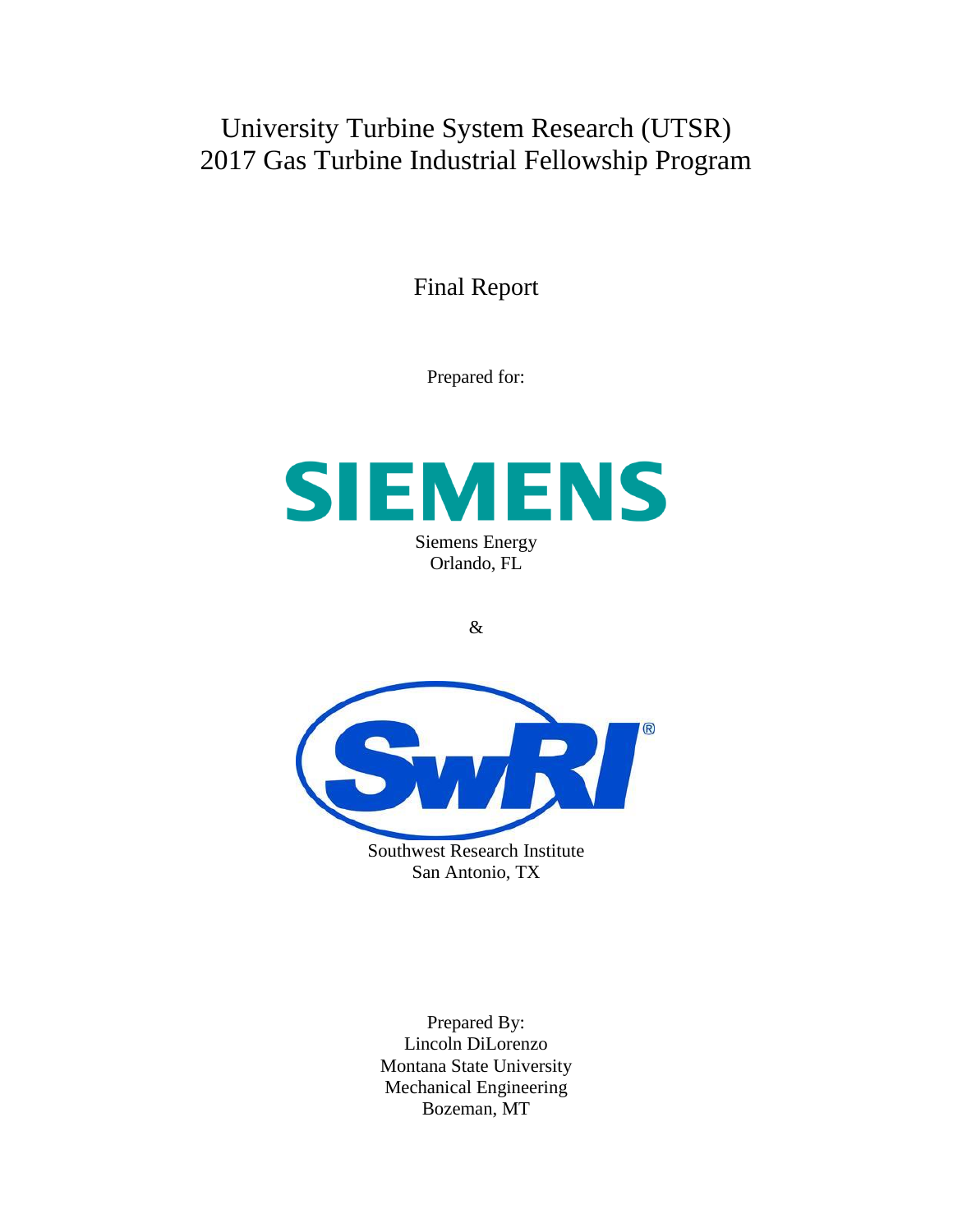## **Introduction**

Additive manufacturing (AM) has become an increasingly attractive method of manufacturing gas turbine components such as blades or vanes. One reason for this is the absence of design limitations and constraints that are present when dealing with modern, conventional manufacturing methods. The absence of these limitations can allow for new designs and features to be implemented in components potentially leading to improvements in overall thermal efficiency and power output of gas turbines.

Siemens has been a key player in advancing and applying AM technology, especially in the gas turbine industry. Siemens recently announced performing successful full load engine tests for the first time using gas turbine blades that were produced entirely using AM. The blades were made with both a conventional design as well as a new design with improved cooling features. A blade produced with AM can be seen in Figure 1.



Figure 1: Turbine blade produced with AM for full load engine tests [1]

The blades were installed in an SGT-400 industrial gas turbine and experienced 13000 RPM and temperatures exceeding 1250 °C [1]. The team behind this project was able to complete everything from start to finish in 18 months [1], a relatively short amount of time for turbine blade design and manufacture. This shows another promising aspect of AM, the speed at which AM allows things to be done. The success of the tests validates the use of AM in turbine components and has pushed Siemens to continue to innovate and advance AM technology. In addition to manufacturing turbine blades, Siemens has utilized AM to produce burner tips and nozzles as well as repairing burner heads [2].

The work performed during the 12 week fellowship was designed to aid a team of Siemens engineers in Orlando, Florida tasked with applying AM to gas turbine components. Two main projects were worked on throughout the fellowship: information collection and heat transfer validation. The contents of this report will discuss both projects but will focus mainly on the heat transfer validation.

## **Information Collection**

Throughout the course of the fellowship, information regarding AM applied to gas turbine components, specifically blades, vanes, and ring segments, was collected and organized. A patent database was browsed to collect over 60 patents filed by engineers from Siemens as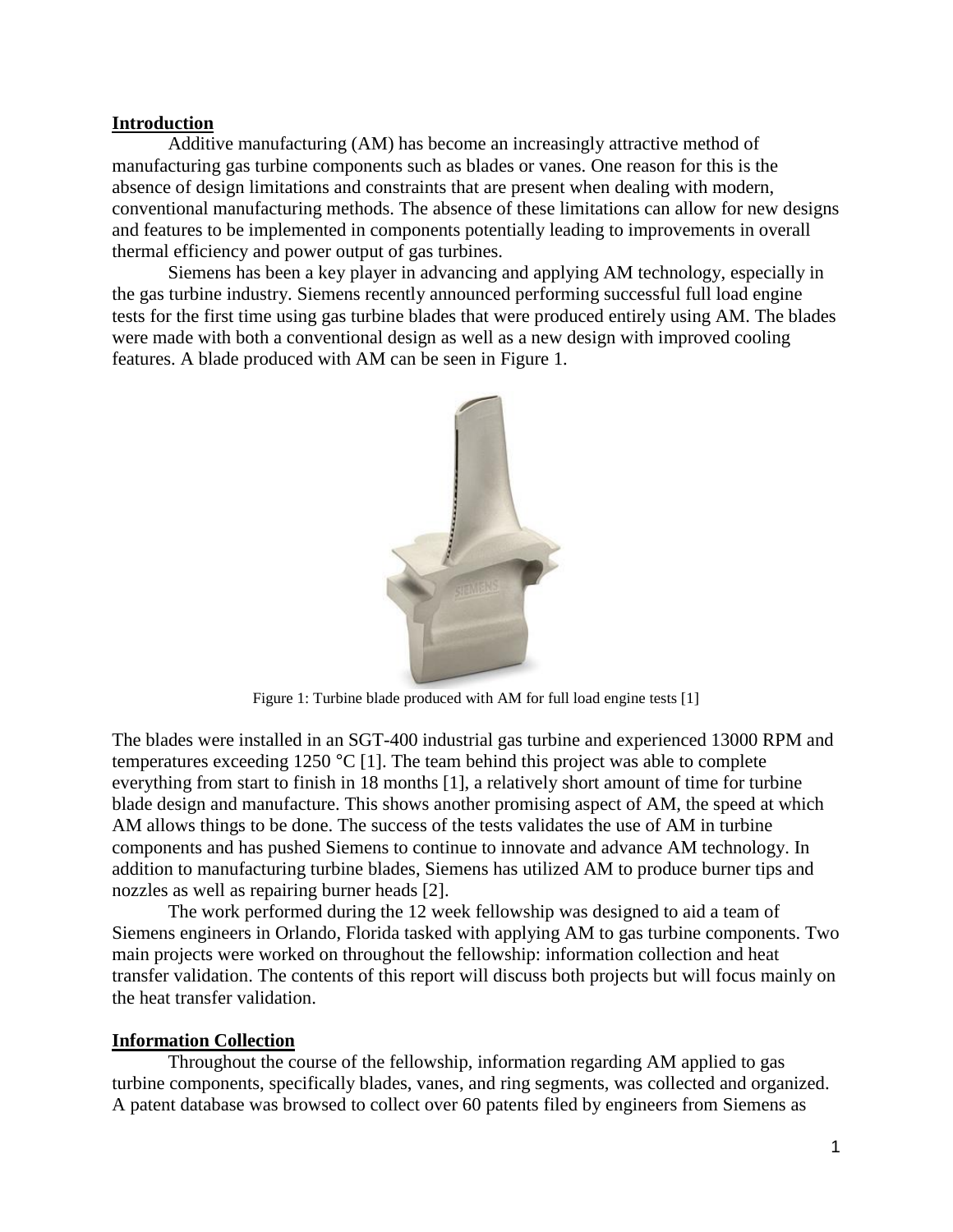well as its competitors such as General Electric, United Technologies Corp, and others innovating in the field of additive manufacturing. An additional 49 patents were received to resulting in over 110 patents. The patents were grouped together in the following categories:

- Blade
- Vane
- Ring Segment
- Other Components
- Repair
- Material composition
- AM process/system

These patents were then uploaded to a database accessible by Siemens engineers resulting in a centralized location for patents regarding AM applied to gas turbine components.

In addition to the patent search, internal lessons and summaries were collected from key technical leads of projects occurring throughout Siemens. Due to the confidential nature of this information, no further discussion of this material will be included in this report.

#### **Heat Transfer Validation**

## *Introduction*

Achieving gains in gas turbine efficiency and power output has been a topic of great importance for those involved in the power generation industry. Increasing the turbine inlet temperature has been one way that has been explored to achieve these gains. Current turbine inlet temperatures already surpass the melting temperature of the super alloy metals that were used to manufacture the turbine components. To allow operation at these high turbine inlet temperatures, the turbine components must be cooled. This cooling has typically been achieved through bulk, or macro, cooling features such as serpentine passages, impingement jets, or pin banks. As advances in AM technology have been developed and demands for improved and higher levels of cooling are needed, the idea of micro cooling has become a possible solution.

As discussed in Bunker [3], the main geometric attributes of micro cooling are that the cooling network is made up of smaller, highly distributed channels that are closer to the outer surface of the airfoil when compared to macro cooling. This design provides for better uniformity of cooling and lesser in-plane thermal gradients as well as a more efficient transfer of energy as heat [3]. AM can play a role in the push towards micro cooling by allowing the creation of these smaller, complex cooling networks that could not be manufactured previously.

Interest in Bunker was stirred up due to the promising improvements that can result from micro cooling, however some simple back calculations from Siemens engineers showed some uncertainties in the numbers presented in Bunker. This portion of the report will summarize the work done to replicate the heat transfer analysis of a simplified airfoil wall section performed in Bunker and either validate or debunk the conclusions made. The setup of the work is documented in Bunker and will be included in this report by reference.

#### *Results*

### *Bulk Cooling*

The bulk cooling portion of the calculations was done in an Excel spreadsheet. A series composite wall for the one dimensional heat transfer analysis was drawn to represent the simplified airfoil wall section and can be seen Figure 2.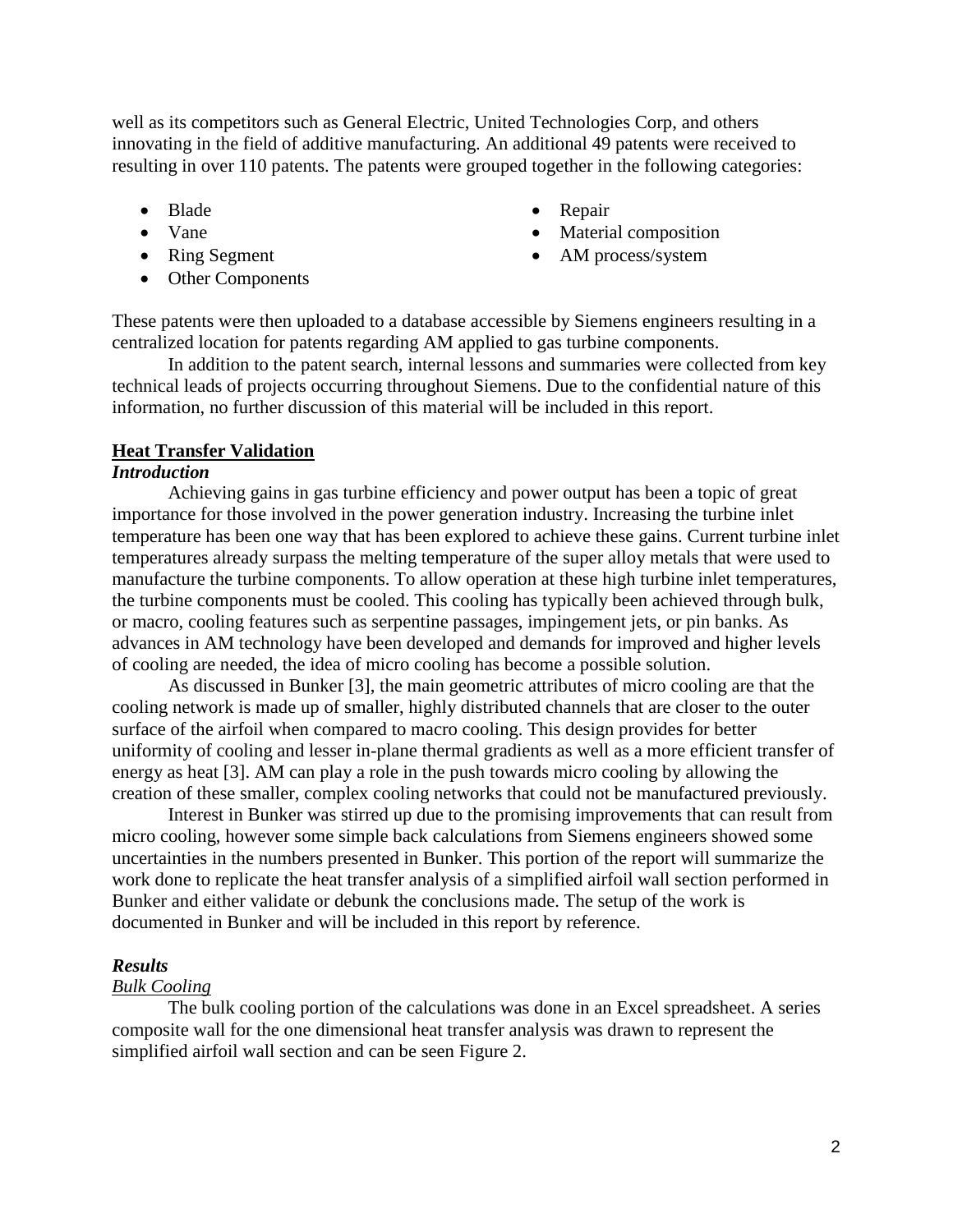

Figure 2: Simplified wall section of an airfoil representing a bulk cooling scheme

Using a thermal circuit to represent the composite wall, the heat flux through the entire wall section was defined as

$$
q'' = \frac{T_g - T_c}{\frac{1}{h_g} + \frac{t_{tbc}}{k_{tbc}} + \frac{t_{bond}}{k_{bond}} + \frac{t_s}{k_s} + \frac{1}{h_c}}
$$
(1)

With the heat flux known, temperature 4 was calculated using the convection equation and temperatures 1-3 were calculated with the conduction equation, equations 2 and 3 respectively

$$
q'' = h(T_{\infty} - T) \tag{2}
$$

$$
q'' = k \frac{\Delta T}{t} \tag{3}
$$

With all temperatures calculated the substrate mean temperature, TBC temperature gradient, and substrate temperature gradient were calculated and plotted. These results and their corresponding counterparts found in Bunker can be seen in Figures 3-5.



Figure 3: Calculated (left) and Bunker (right) substrate mean temperature as a function of cavity HTC and coolant temperature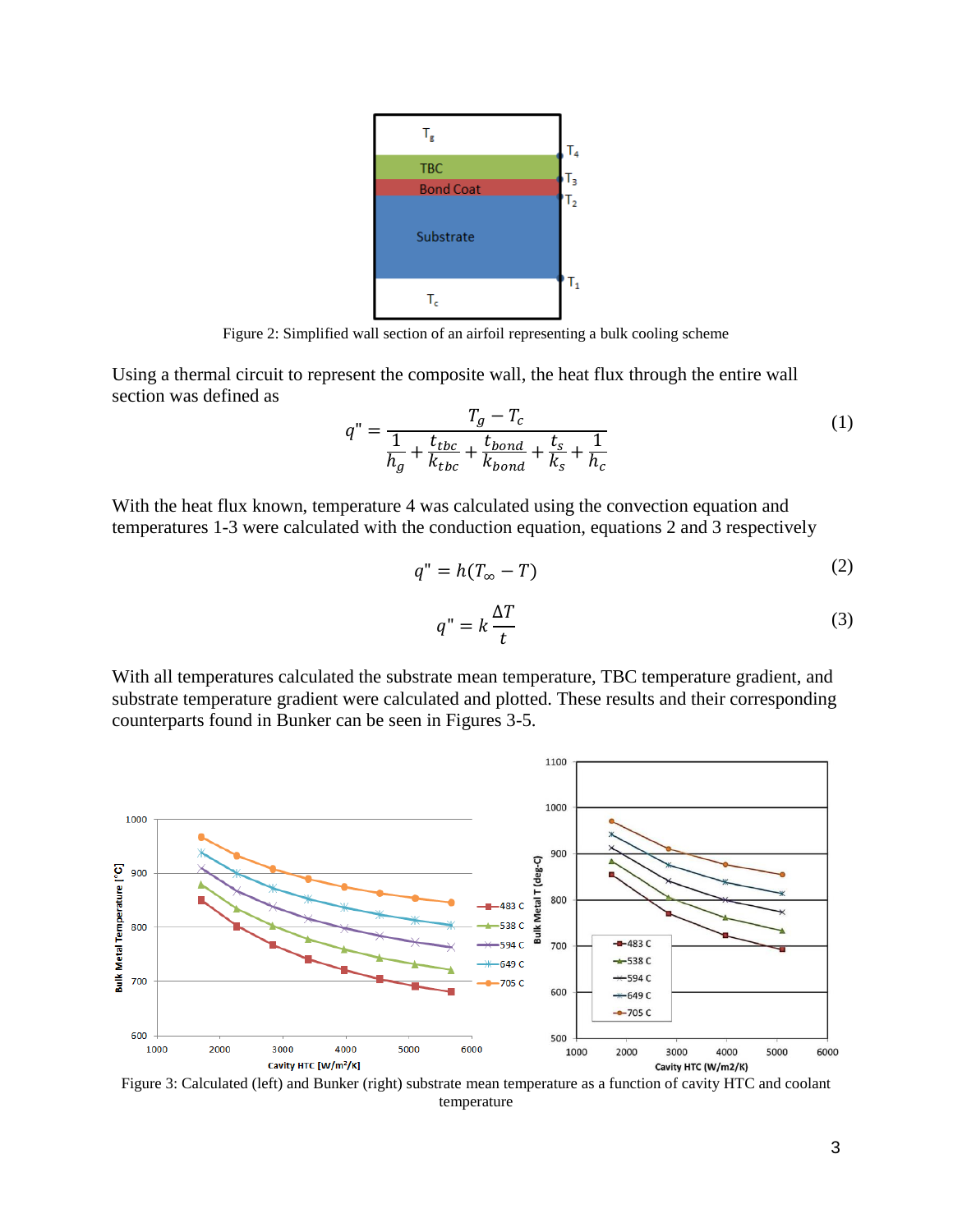

Figure 4: Calculated (left) and Bunker (right) TBC temperature gradient as a function of cavity HTC and coolant temperature



Figure 5: Calculated (left) and Bunker (right) substrate temperature gradient as a function of cavity HTC and coolant temperature

As Figure 3 shows, the substrate mean temperature decreased as the cavity HTC increased. The substrate mean temperature also decreased as the coolant temperature decreased. Figures 4 and 5 show that as the cavity HTC increased the temperature gradient across individual components of the composite wall also increased while the increase in coolant temperature caused a decrease in temperature gradient.

All of these relationships met expectations. Just as a current through individual resistors of a circuit in series is the same as the current through an equivalent single resistor, the heat flux through a composite wall in series is the same as the heat flux through each individual component of the composite wall. With this information, looking at equation 1 shows that a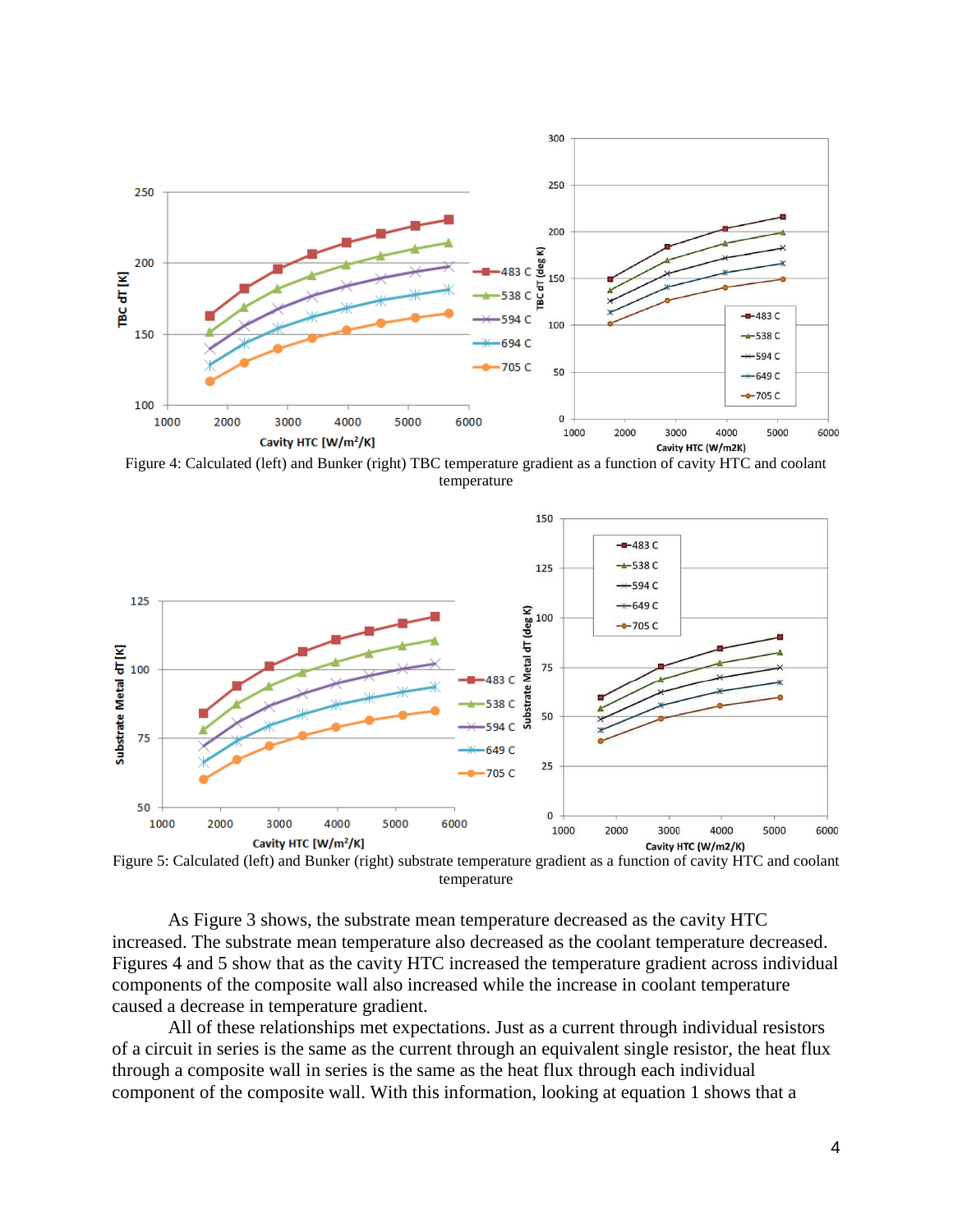higher coolant heat transfer coefficient will result in a higher heat flux. A high transfer of heat per unit area can then physically be represented by a lower mean temperature. Again looking at equation 1, a smaller coolant temperature also results in a higher heat flux leading to the same result. Looking at equations 2 and 3, a higher heat flux will result in a larger temperature gradient across a single component of a composite wall.

Taking a close look at the sets of data presented in Figures 3-5, numerical differences can be found between the calculated results and the results found in Bunker. Reasonable, numerical approximations for the results from Bunker were extracted from the plots using an online plot digitizer. Percent errors were calculated to quantify these differences. The percent errors ranged from 0-0.56% for the substrate mean temperature, 4.21-14.46% for the TBC temperature gradient, and 29.42-60.25% for the substrate metal temperature gradient.

# *Micro Cooling*

The analysis for the micro cooling was performed using ANSYS Mechanical APDL and post processing occurred in MATLAB. The appropriate geometry was drawn up and the material thermal conductivities were applied. A mesh was automatically generated using the mesh tool as seen in Figure 6.



Figure 6: Meshed geometry for the micro cooling heat transfer analysis inside of ANSYS Mechanical APDL

The appropriate boundary conditions were then set as defined by Bunker. The left and right vertical walls were insulated so a zero heat flux condition was set on these walls. Convective conditions were then set on all other walls. The top wall was loaded with a bulk temperature of 1533 K and a heat transfer coefficient of 2837  $W/m^2/K$ . The bottom wall was loaded at 756K for the bulk temperature and a varying heat transfer coefficient. The channel walls were loaded with varying bulk temperature and heat transfer coefficient. The values for the varying parameters are presented below in Table 1.

|                                      |      |      | $1.0012111.001111.001111.001111.001111.001111.001111.001111.001111.001111.001111.001111.001111.001111.001111.001111.001111.001111.001111.001111.001111.001111.001111.001111.001111.001111.001111.001111.001111.001111.001111.$ |      |      | ***** ******** ************ |  |      |      |
|--------------------------------------|------|------|--------------------------------------------------------------------------------------------------------------------------------------------------------------------------------------------------------------------------------|------|------|-----------------------------|--|------|------|
| Coolant<br><b>HTC</b><br>$(W/m^2/K)$ | 1720 | 2270 | 2837                                                                                                                                                                                                                           | 3405 | 3972 | 4540                        |  | 5107 | 5675 |
| Coolant<br>Temperature<br>(K)        | 756  |      | 811                                                                                                                                                                                                                            |      | 867  | 922                         |  |      | 978  |
| Cavity HTC<br>$(W/m^2/K)$            | 156  |      |                                                                                                                                                                                                                                | 284  |      | 567                         |  | 1135 |      |

Table 1: Varying convective boundary conditions for the cavity and coolant channels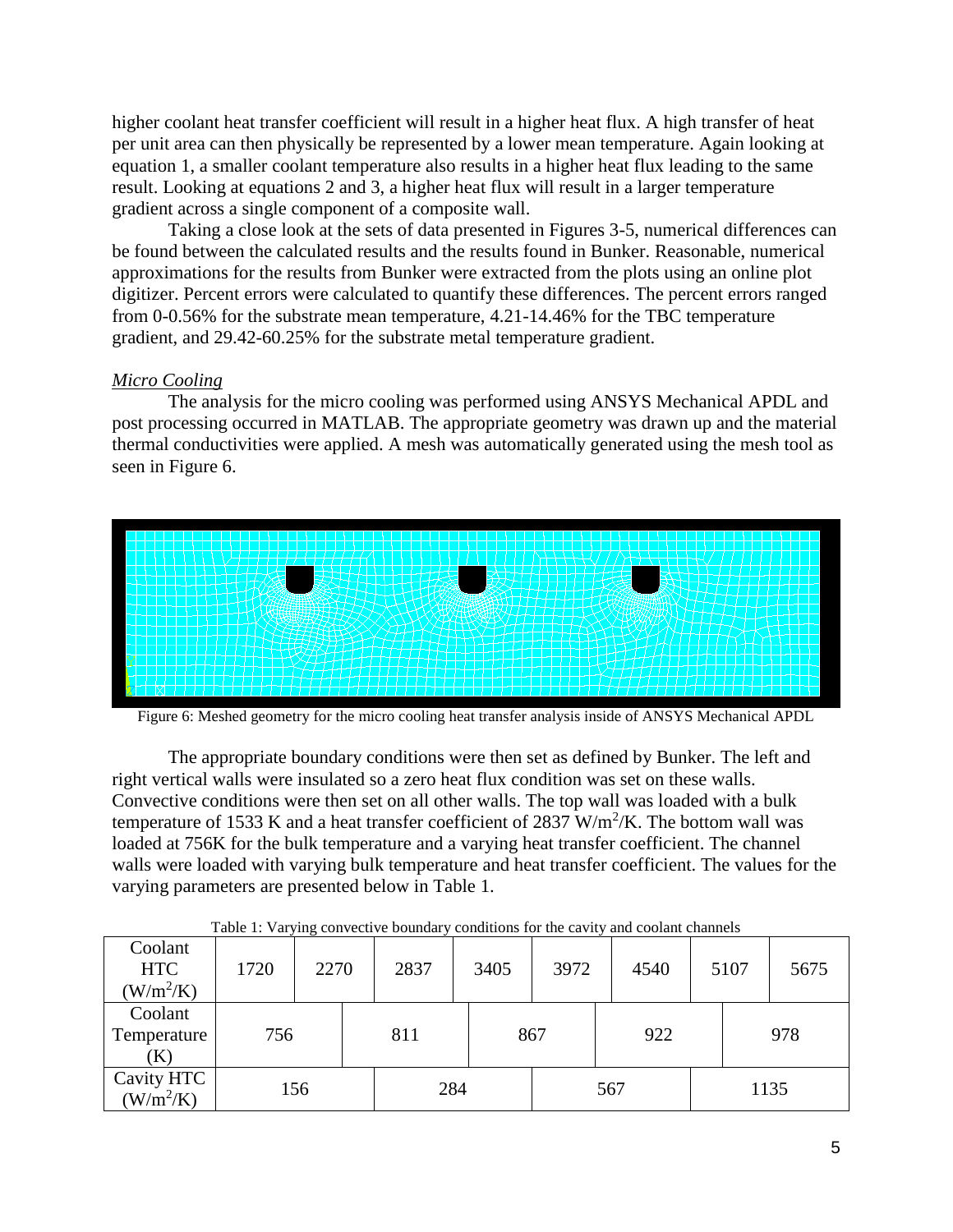With these varying parameters, 136 different cases were solved to determine the temperature distribution of the geometry. Figures 7-10 present the substrate mean temperature and the temperature gradients of the TBC and substrate. The effect each parameter listed in Table 1 had on the heat transfer of the micro cooling geometry can be seen in these figures.



Figure 7: Calculated (left) and Bunker (right) substrate mean temperature as a function of coolant temperature and channel HTC with a constant cavity HTC of  $284 \text{ W/m}^2/\text{K}$ 



Figure 8: Calculated (left) and Bunker (right substrate mean temperature as a function of channel HTC and cavity HTC with a constant coolant temperature of 922 K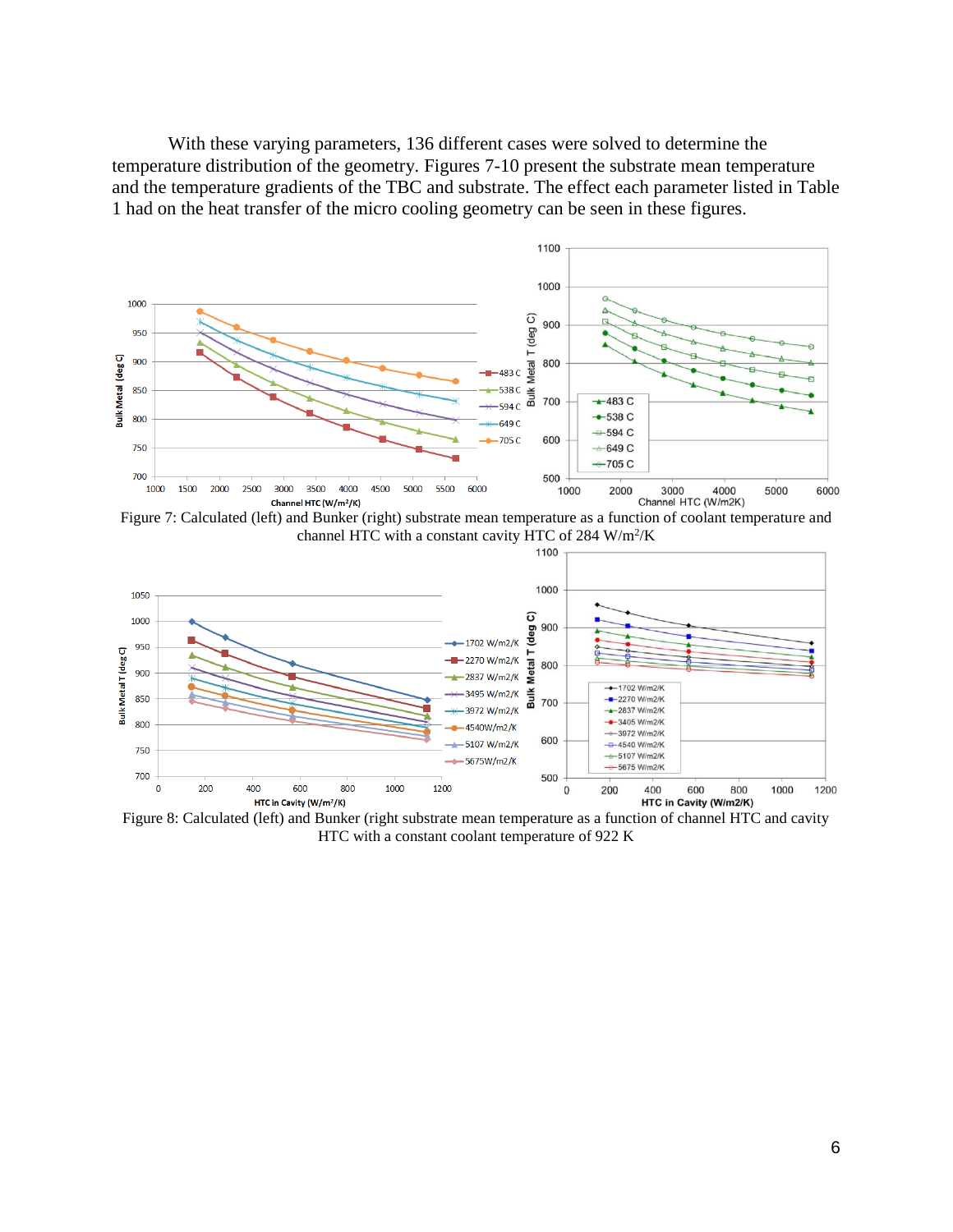

Figure 9: Calculated (left) and Bunker (right) TBC temperature gradient as a function of channel HTC, cavity HTC, and coolant temperature



Figure 10: Calculated substrate temperature gradient as a function of channel HTC, cavity HTC, and coolant temperature

Figures 7 and 8 show the substrate mean temperature and it can be observed that a higher HTC, in either the channel or cavity, or a lower coolant temperature caused a lower substrate mean temperature as was the case in the bulk cooling. Figure 9 shows the effect the three parameters have on the TBC temperature gradient. As the cavity or channel HTC values increase, so too did the TBC temperature gradient. The opposite was true for the coolant temperature. Higher temperature values resulted in smaller temperature gradients. Figure 10 shows the resulting substrate temperature gradient. As the cavity HTC or coolant temperature increased, so too did the substrate temperature gradient. As the channel HTC increased, the substrate temperature gradient decreased.

Comparing the calculated results to the results in Bunker once again reveal a difference. The percent errors ranged from 2.00-9.01% for the substrate mean temperature with constant cavity HTC, 0.20-4.89% for the substrate mean temperature with constant coolant temperature, and 16.97-36.79% for the TBC temperature gradient.

Comparing the micro cooling results to the bulk cooling shows differences between the two cooling schemes, the most notable being the temperature gradient in the substrate metal.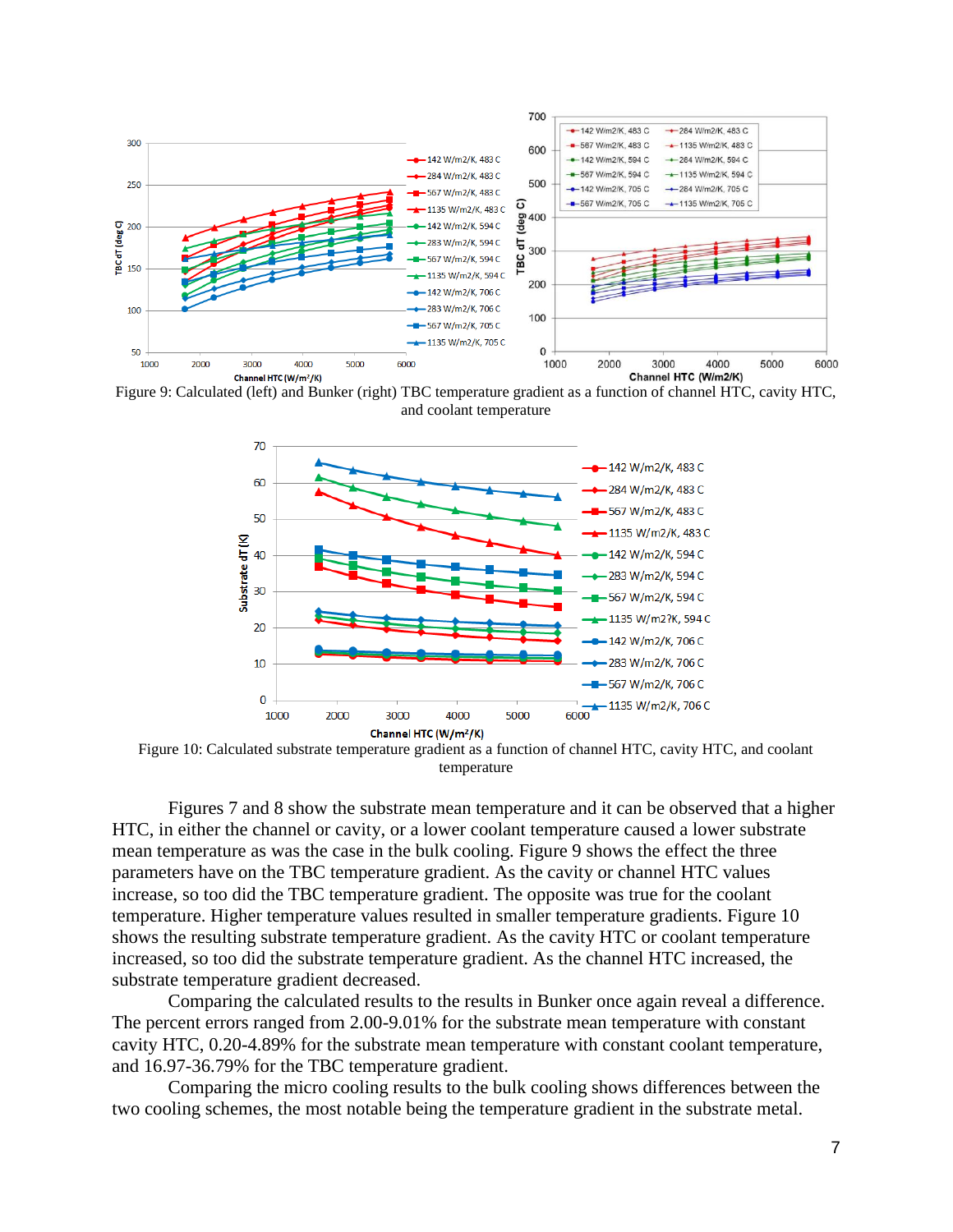With bulk cooling, the substrate temperature gradient ranged from  $60.25$ -119.31 K. This was up to 1.8 times the maximum temperature gradient present from micro cooling which ranged from 10.87-65.57 K. Bunker presented the substrate temperature gradient from bulk cooling to be approximately 2.3 times the maximum of the micro cooling by calculating temperature gradients no larger than 39 K for the micro cooling scheme and up to 90.4 K from bulk cooling.

#### *Coolant Savings*

The final portion of Bunker's paper looked at the internal flow to calculate any coolant savings. The variable definitions for the problem can be seen in Table 2.

| o                         |               |                     |  |  |  |  |  |
|---------------------------|---------------|---------------------|--|--|--|--|--|
|                           | Micro Cooling | <b>Bulk Cooling</b> |  |  |  |  |  |
| Channel D                 | $0.762$ mm    | 2.54 cm             |  |  |  |  |  |
| <b>Blade Height</b>       | 15.24 cm      | 15.24 cm            |  |  |  |  |  |
| 3-Pass Axial Length       | 7.62 cm       | 7.62 cm             |  |  |  |  |  |
| Ext. Surface Area         | 232.3 $cm2$   | 232.3 $cm2$         |  |  |  |  |  |
| Channel Spacing/D         | 6             | n/a                 |  |  |  |  |  |
| <b>Channel Length</b>     | 2.54 cm       | 50.8 cm             |  |  |  |  |  |
| <b>Number of Channels</b> | 200           |                     |  |  |  |  |  |
| Coolant Inlet T           | 483 C         | 483 C               |  |  |  |  |  |
| Channel Re                | 12500         | 100000              |  |  |  |  |  |
| Ave. Coolant T            | 608 C         | 608 C               |  |  |  |  |  |
| Coolant P                 | 20.4 bar      | 20.4 bar            |  |  |  |  |  |

Table 2: Given variable definitions for coolant savings

Using an online calculator, air properties at 608 °C and 20.4 bar were found and used for the following calculations. With the given Reynold's number and channel diameter, the coolant velocity could be calculated using equation 4

$$
u = \frac{vRe}{D} \tag{4}
$$

The velocity was found to be 82.0 and 19.7 m/s for micro and bulk cooling respectively. The difference with respect to Bunker has been attributed to possibly different air property values at the given condition. This difference was present in subsequent calculations leading to small differences due to the same reason. With the coolant velocity, the coolant mass flow rate could be calculated using equation 5

$$
\dot{m} = \rho u A n \tag{5}
$$

where n is the number of cooling channels. The flow rates were found to be 0.072 and 0.096 kg/s for the micro and bulk cooling respectively. The Nusselt number was calculated using equation 6, the given Reynold's number, and the Prandtl number obtained from the air properties

$$
Nu = 0.23Re0.8Pr0.4
$$
 (6)